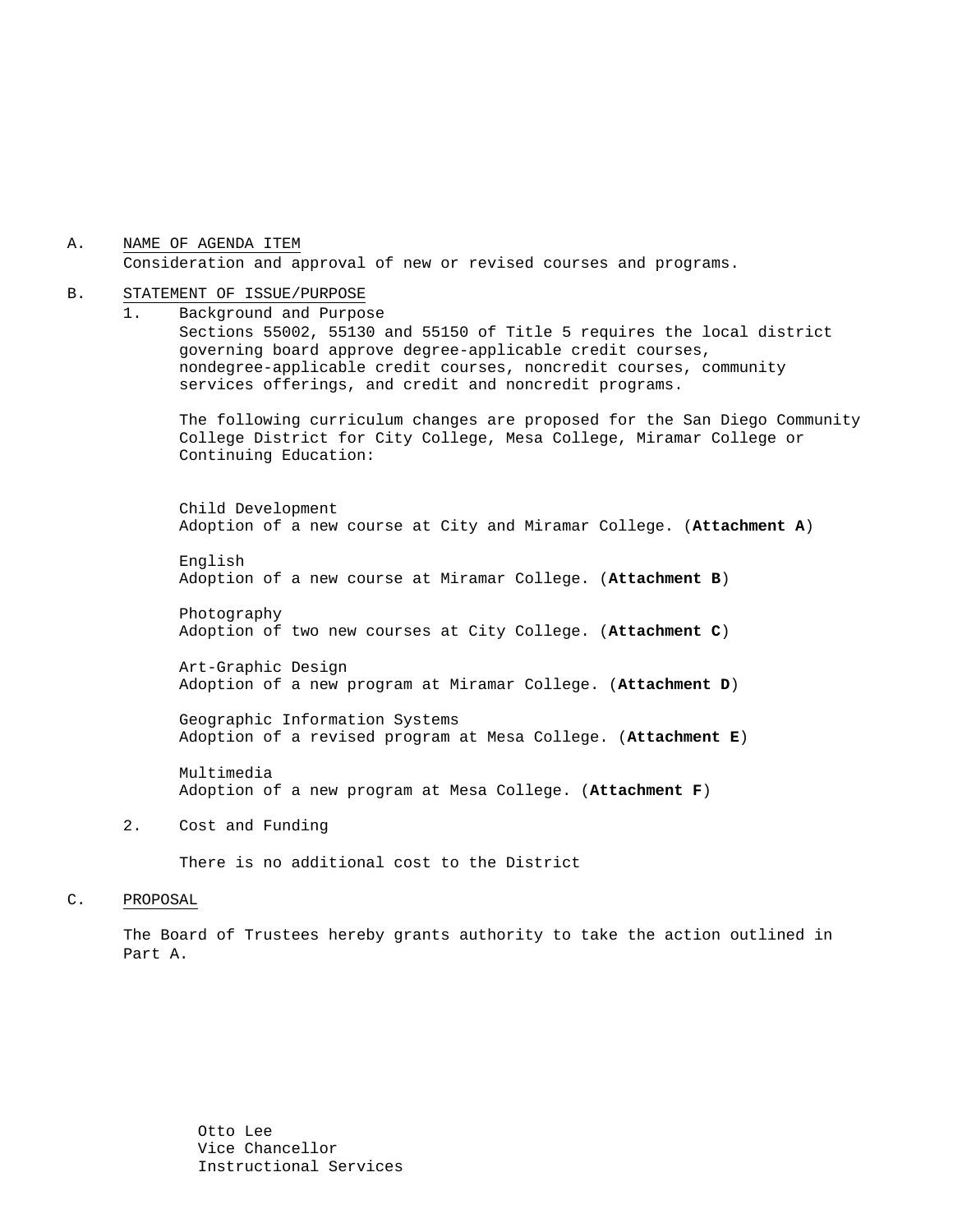Adoption of a new course at City and Miramar College.

Proposed new c ourse at City and Miramar College:

### **135 Curriculum: Science and Math 48-54 hours lecture, 3 units Grade Only**

*Advisory:* English 48 and English 49, each with a grade of "C" or better, or equivalent, or Assessment Skill Levels R5 and W5. *Limitation on Enrollment:* This course is not open to students with previous credit for Child Development 131. This course examines the development and significance of science and math concepts for young children. Emphasis is placed on the planning and implementation of developmentally appropriate science and math activities, basic teaching skills, guidance techniques, equipment and materials for various age and maturity levels. This course is designed for all students interested in working with children and may be used for licensing and child development permits. (FT) Associate Degree Credit & transfer to CSU and/or private colleges and universities.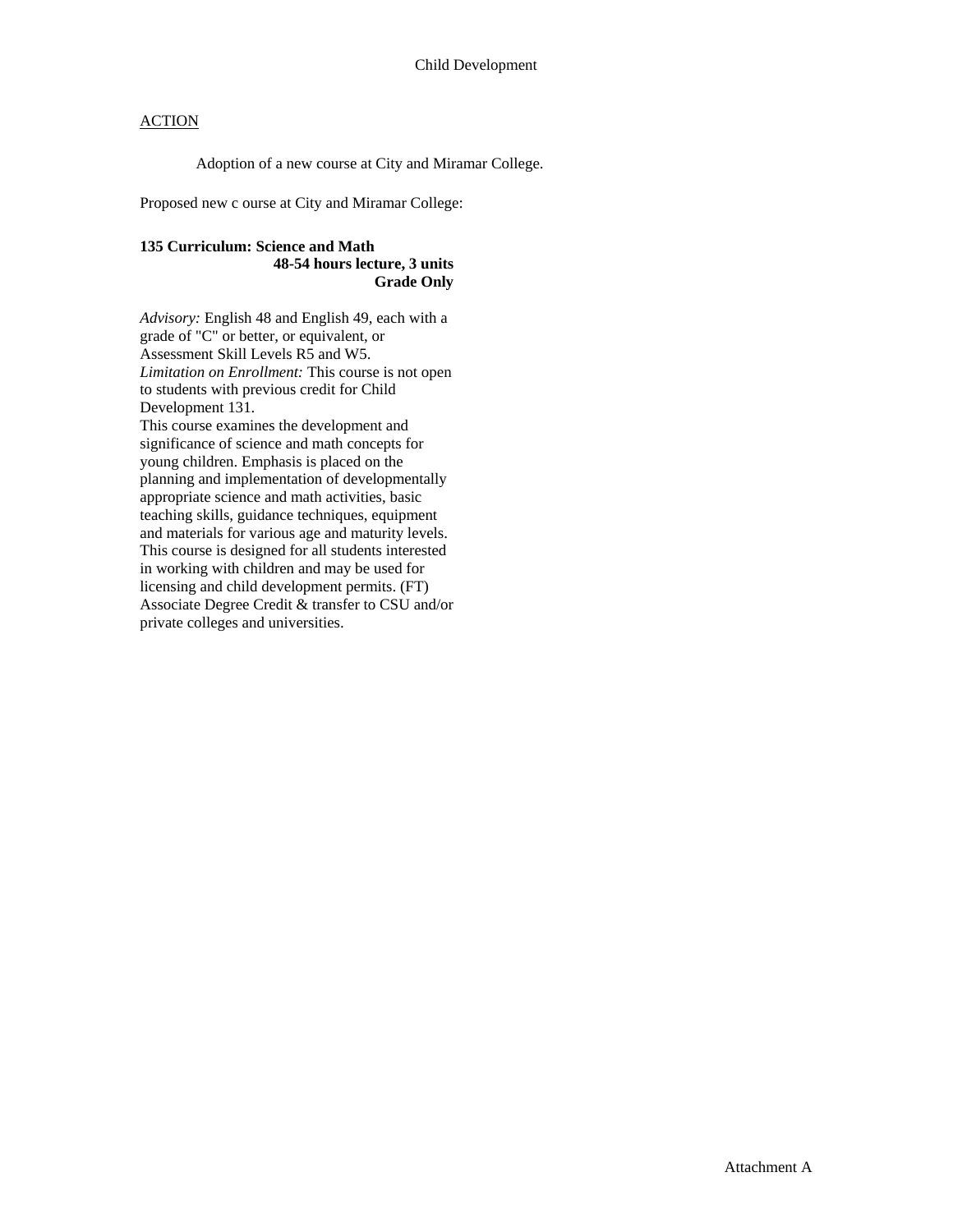Adoption of a new course at Miramar College.

Proposed new course at Miramar College:

### **35 Vocational English**

#### **48-54 hours lecture, 3 units Letter Grade or Pass/No Pass Option**

*Advisory:* English for Speakers of Other Languages 40 with a grade of "C" or better, or equivalent.

This course prepares students for successful writing in a variety of career/technical subject areas. It is designed for students seeking a vocational certificate rather than an associate degree or transfer to a university. The course emphasizes writing for vocational careers. Writing products include memos, faxes, emails, resumes, letters, and research reports. Students develop listening and reading skills that are necessary for success in vocational careers. (FT) Not applicable to the Associate Degree.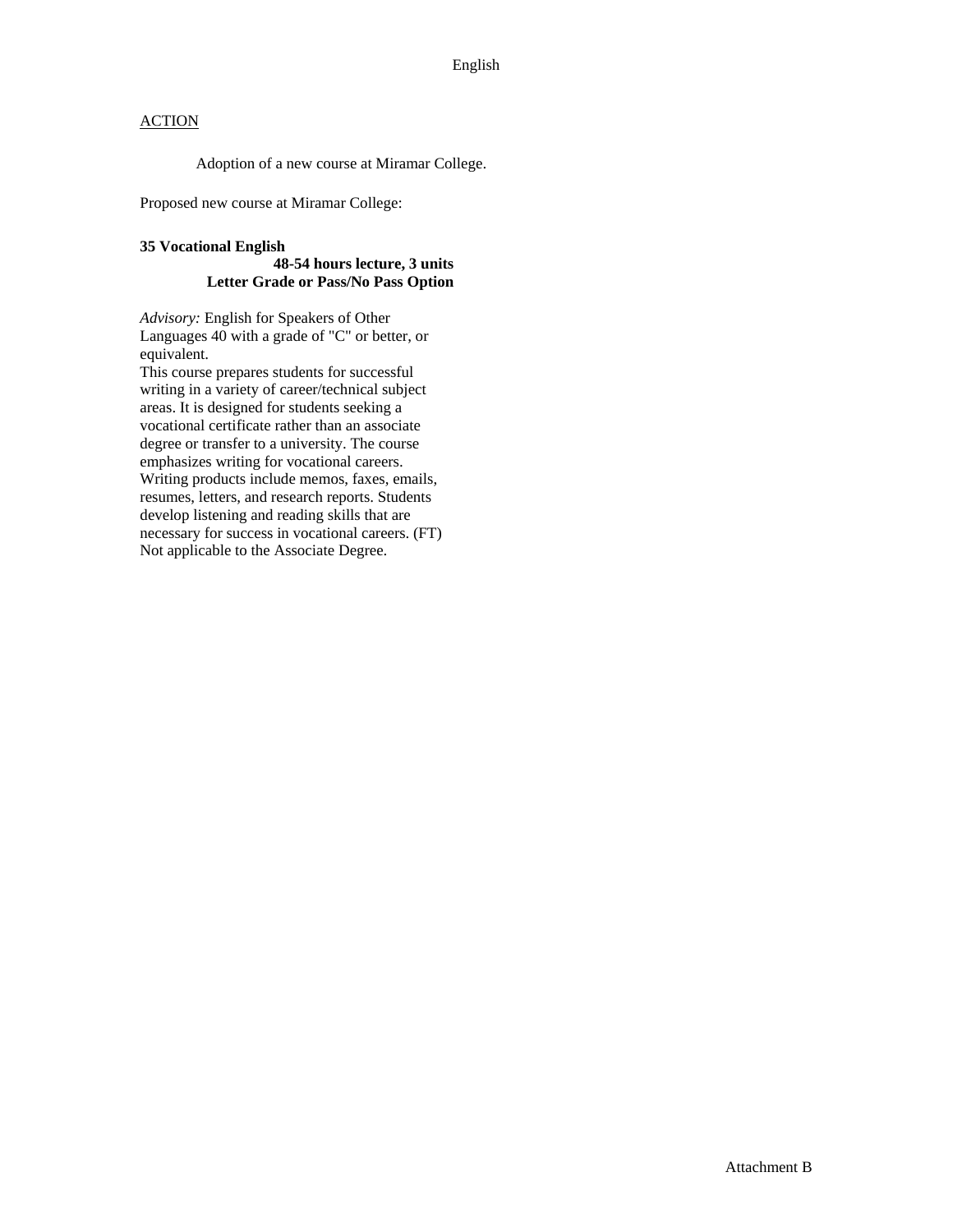Adoption of two new courses at City College.

Proposed new courses at City College:

### **215 Photo Journalism and Documentary Photography**

#### **24-27 hours lecture, 72-81 hours lab, 3 units Grade Only**

*Prerequisite:* Photography 100 or 143, with a grade of "C" or better, or equivalent. This class covers the use of photographs to illustrate news stories, feature stories, and other narrative content. It explores the equipment used by professional photojournalists in this field, and their interaction with the photo editor/buyer. It examines the approaches to the creation of their images from the objective news photo to the persuasive documentary image. The course is designed for intermediate to advanced photo students with an interest in pictorial media. (FT) Associate Degree Credit & transfer to CSU and/or private colleges and universities.

### **237 Historic & Alternative Photo Processes 24-27 hours lecture, 72-81 hours lab, 3 units Grade Only**

*Prerequisite:* Photography 135 with a grade of "C" or better, or equivalent.

This class introduces and demonstrates many of the historic and non-traditional photo processes that are still being used to create unique images. These may include cyanotypes, tintypes, Van Dykes, Platinum and Palladium prints as others. It is designed for advanced photo students exploring new ways to express their photographic vision. To allow students to develop skills with major processes, this course can be taken up to four times concentrating on a different process each time. (FT) Associate Degree Credit & transfer to CSU and/or private colleges and universities.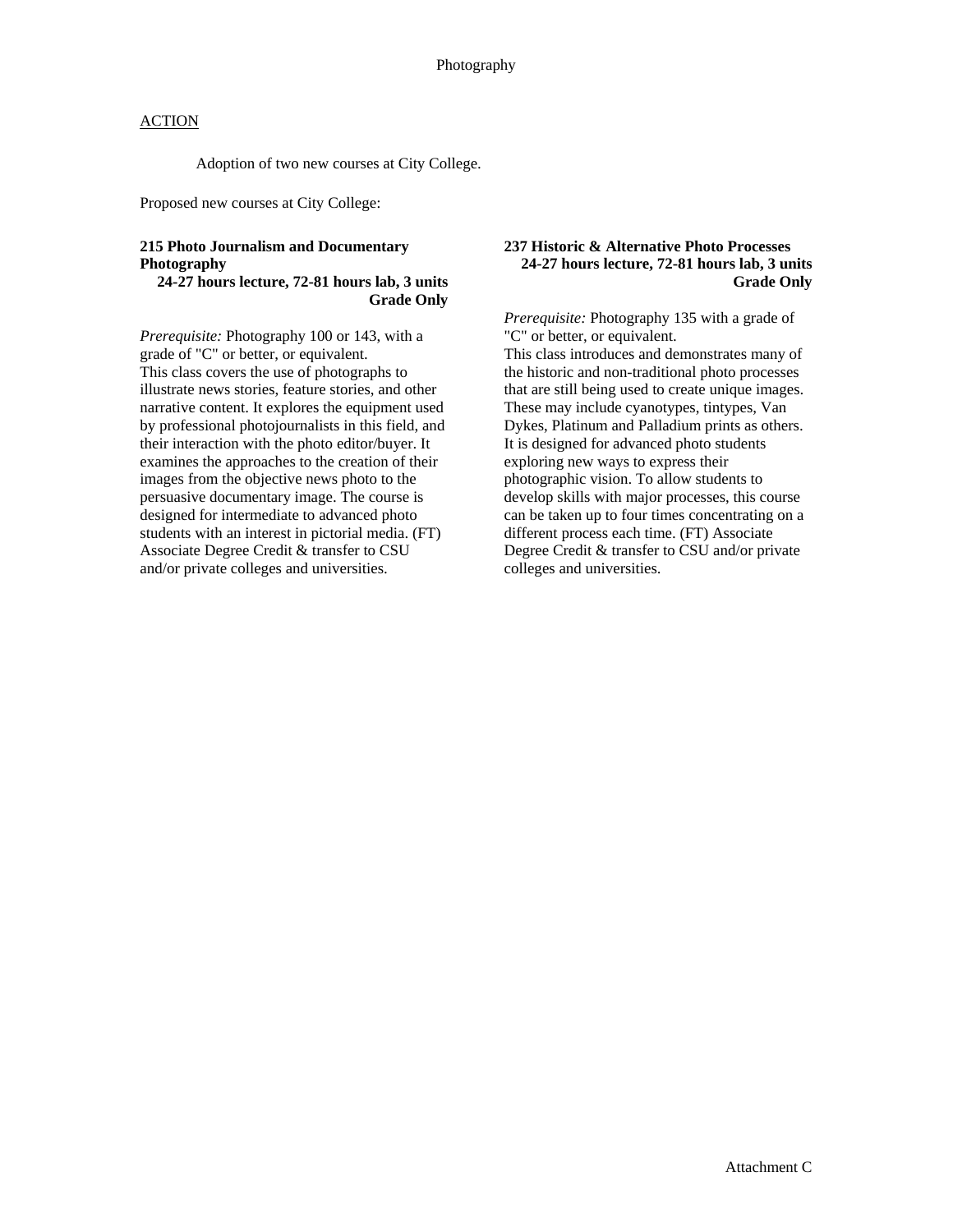Pursuant to Section 78016 of the Education Code, the following is a program review summary: Art Graphics Program

| A.            | Labor Market Information <sup>1</sup> : | The annual average number of persons employed in the Art<br>Graphics program area is 3,560 in San Diego County in the 2009<br>Employment year. Approximately 3,940 new job openings are<br>projected through 2016. |
|---------------|-----------------------------------------|--------------------------------------------------------------------------------------------------------------------------------------------------------------------------------------------------------------------|
| $\mathbf{B}$  | Duplication <sup>2</sup> :              | SDSU, CSU San Marcos, City College, Grossmont College,<br>Cuyamaca College, Southwestern College, Mira Costa College,<br>Palomar College.                                                                          |
| $\mathcal{C}$ | Effectiveness <sup>3</sup> :            | Program Area OR the projected enrollment 60 students for the<br>2010-2011 year in a New Program area.                                                                                                              |
|               |                                         | Information was obtained from California Labor Market Info at www.ca.gov                                                                                                                                           |

- 2. Information was obtained from the LMI, Gov for Graphic Designers, Training, San Diego County.
- 3. Information was obtained from current enrollment in Miramar College graphics courses.

#### **ACTION**

Adoption of a new program at Miramar College.

Proposed new program at Miramar College:

# **Certificate of Achievement: Graphics**

| <b>Courses Required for the Major:</b>                      | <b>Units</b> |  |
|-------------------------------------------------------------|--------------|--|
| ARTF 150A Two-Dimensional Design 3                          |              |  |
| ARTF 150B Beginning Graphic Design 3                        |              |  |
|                                                             |              |  |
|                                                             |              |  |
|                                                             |              |  |
|                                                             |              |  |
| ARTG 124 Intermediate Graphic Design I (Page                |              |  |
|                                                             |              |  |
| ARTG 126 Intermediate Digital Media 3                       |              |  |
|                                                             |              |  |
|                                                             |              |  |
| <b>Complete 6 Units from the Following List of Elective</b> |              |  |
| <b>Courses</b>                                              |              |  |
|                                                             |              |  |
|                                                             |              |  |
| ARTF 198A Introduction to Printmaking I 3                   |              |  |
| ARTG 133 Intermediate Graphic Design II (Identity           |              |  |
|                                                             |              |  |
| ARTG 290 Independent Study in Graphic Design  1-3           |              |  |
|                                                             |              |  |
| ARTG 270 Work Experience in Graphic Design  1-4             |              |  |
| ARTG 118 Graphic Design History 3                           |              |  |
| BUSE 100 Introduction to Business 3                         |              |  |
| BUSE 119 Business Communications 3                          |              |  |
| Total Units $= 36$                                          |              |  |

## **Associate in Science Degree Graphics**

| <b>Courses Required for the Major:</b>                      | <b>Units</b> |
|-------------------------------------------------------------|--------------|
| ARTF 150A Two-Dimensional Design 3                          |              |
| ARTF 150B Beginning Graphic Design 3                        |              |
|                                                             |              |
|                                                             |              |
|                                                             |              |
|                                                             |              |
| ARTG 124 Intermediate Graphic Design I (Page                |              |
|                                                             |              |
| ARTG 126 Intermediate Digital Media 3                       |              |
|                                                             |              |
|                                                             |              |
| <b>Complete 6 Units from the Following List of Elective</b> |              |
| <b>Courses</b>                                              |              |
|                                                             |              |
|                                                             |              |
| ARTF 198A Introduction to Printmaking I 3                   |              |
| ARTG 133 Intermediate Graphic Design II (Identity           |              |
|                                                             |              |
| ARTG 290 Independent Study in Graphic Design  1-3           |              |
|                                                             |              |
| ARTG 270 Work Experience in Graphic Design  1-4             |              |
|                                                             |              |
|                                                             |              |
|                                                             |              |
| Total Units $= 36$                                          |              |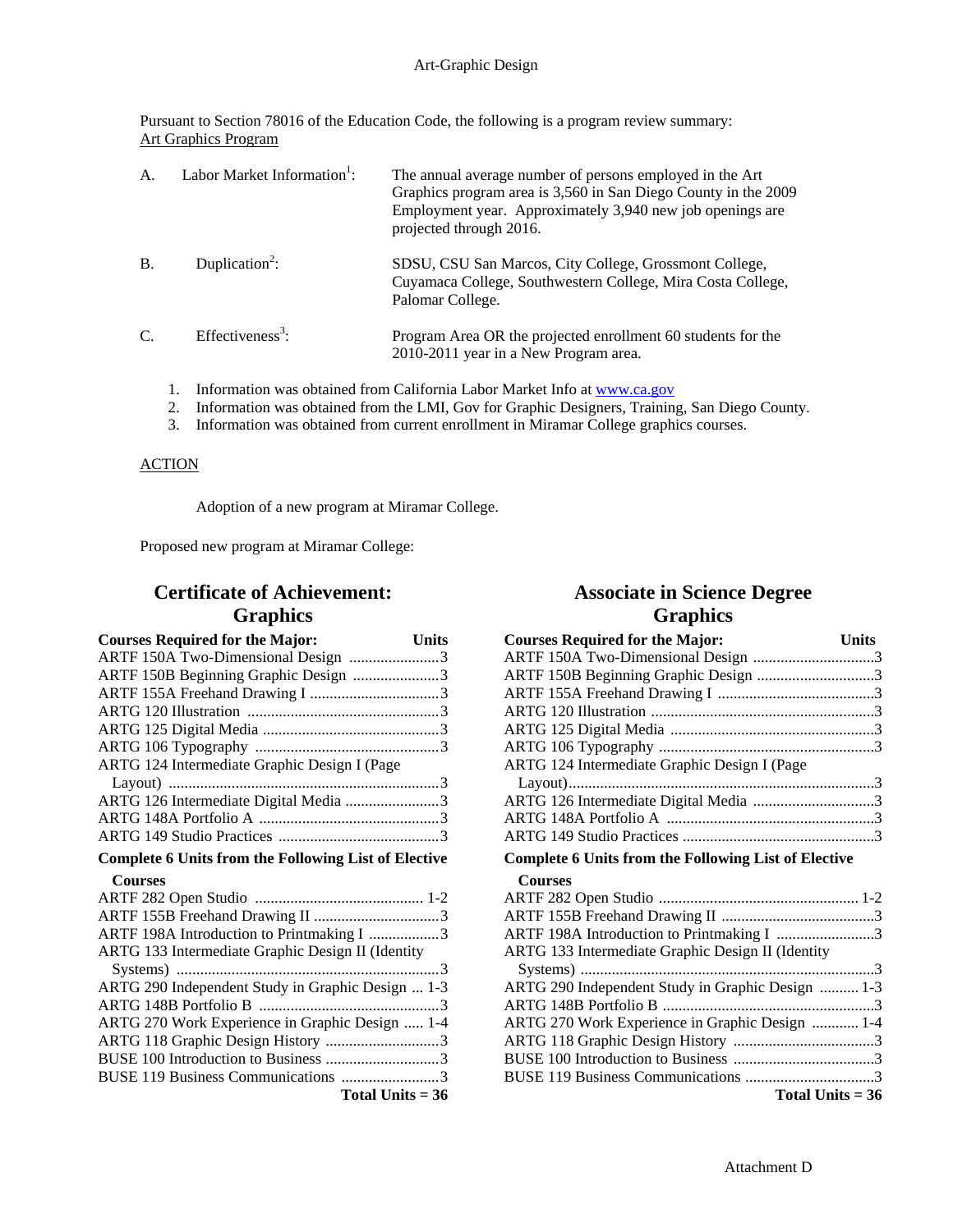Adoption of a program at Mesa College.

Proposed program revision at Mesa College:

## **Associate in Science Geographic Information Systems**

| <b>Courses Required for the Major:</b>                      | <b>Units</b> |
|-------------------------------------------------------------|--------------|
| GISG 110 Introduction to Mapping and Geographic             |              |
|                                                             |              |
| GISG 111 Geographic Information Systems:                    |              |
|                                                             |              |
| GISG 112 Spatial Analysis with Geographic                   |              |
|                                                             |              |
| GISG 113 Advanced Geographic Information Systems            |              |
| Applications or                                             |              |
| <b>GISG 114 Spatial Databases in Geographic Information</b> |              |
|                                                             |              |
| GISG 270 Geographic Information Systems Work                |              |
|                                                             |              |
| <b>Select Four Units in a Programming Language</b>          |              |
| CISC 186 Visual Basic Programming                           |              |
| CISC 190 Java Programming                                   |              |
|                                                             |              |
| <b>Select Twelve Units from:</b>                            |              |
| ANTH 103 Introduction to Cultural Anthropology              |              |
| ANTH 107 Introduction to Archaeology                        |              |
| ANTH 115 Introduction to Archaeological Field Work          |              |
| <b>ARCH 100 Architectural Drafting</b>                      |              |
| ARCH 101 Computer Aided Design and 3D Imaging               |              |
| ARCH 105 Introduction to AutoCAD                            |              |
| <b>ARCH 106 Advanced Computer Aided Drafting I</b>          |              |
| ARCH 155 Environmental Design I: Creating Exterior          |              |
| <b>Spaces</b>                                               |              |
| <b>ARCH 170 Architectural Design</b>                        |              |
| ARCH 190 Environmental Design II: Urban and                 |              |
| <b>Community Design</b>                                     |              |
| <b>ARCH 250 Site Engineering</b>                            |              |
| <b>BIOL 100 Natural History - Environmental Biology</b>     |              |
| CISC 186 Visual Basic Programming                           |              |
| CISC 190 Java Programming                                   |              |
| CISC 192 C/C++ Programming                                  |              |
| <b>CBTE 140 Microsoft Excel</b>                             |              |
| CBTE 140A Introduction to Microsoft Excel                   |              |
| <b>CBTE 151 Introduction to Microsoft Access</b>            |              |
| CBTE 161 Learning the Internet                              |              |
| CBTE 162 Web Page Creation                                  |              |
| <b>CBTE 170 Desktop Publishing</b>                          |              |
| GEOG 101 Physical Geography                                 |              |
| GEOG 102 Cultural Geography                                 |              |
| <b>GEOG 103 Introduction to Meteorology</b>                 |              |

GEOG 104 World Regional Geography GEOG 154 Introduction to Urban Geography GEOL 100 General Geology GEOL 290 Independent Study HEIT 105 Introduction to Health Information HEIT 156 Hospital and Health Statistics MARK 100 Principles of Marketing MARK 110 Principles of Retailing MARK 130 Advertising Principles PHYN 100 Survey of Physical Science PHYN 290 Independent Study POLI 101 Introduction to Political Science POLI 102 The American Political System POLI 103 Comparative Politics POLI 290 Independent Study REAL 101 Real Estate Principles REAL 105 Legal Aspects of Real Estate I REAL 125 Real Estate Economics ....................................12 TRAV 105 Introduction to Travel Services TRAV 111 Travel to Asia and the Pacific TRAV 112 Travel to Western Hemisphere TRAV 121 Cruises TOUR 110 Event Destination Management TOUR 115 Tours: Guiding and Techniques ......................12 **Total Units = 29-32** 

## **Certificate of Performance Geographic Information Systems Technology Specialist Technician**

| <b>Courses Required for the Major:</b>                      | Units |
|-------------------------------------------------------------|-------|
| GISG 110 Introduction to Mapping and Geographic             |       |
|                                                             |       |
| GISG 111 Geographic Information Systems: Intermediate       |       |
|                                                             |       |
| GISG 112 Spatial Analysis with Geographic Information       |       |
|                                                             |       |
| GISG 113 Advanced Geographic Information Systems            |       |
| Applications or                                             |       |
| <b>GISG 114 Spatial Databases in Geographic Information</b> |       |
|                                                             |       |
| GISG 270 Geographic Information Systems Work                |       |
|                                                             |       |
| Total Units $= 13-16$                                       |       |